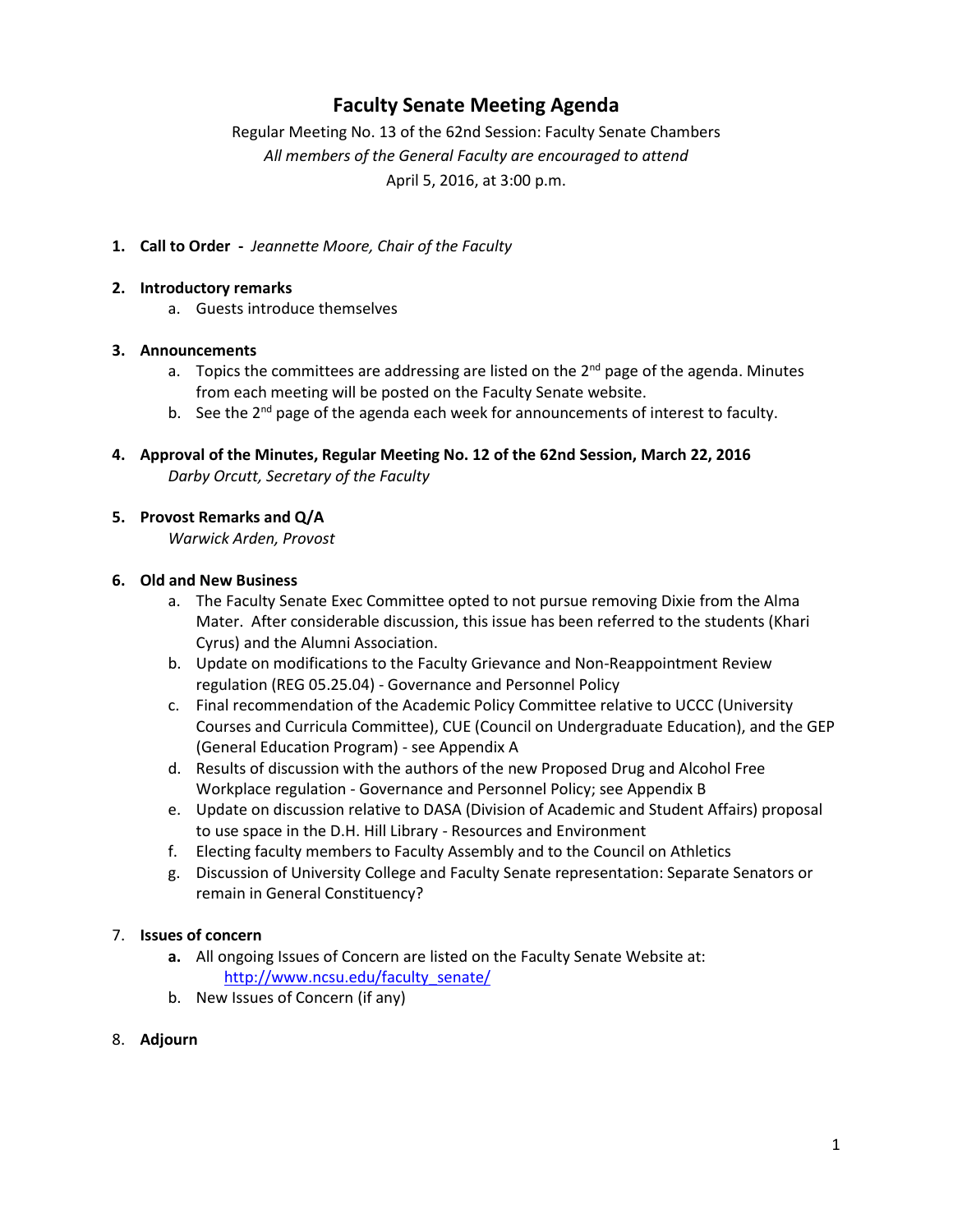# NORTH CAROLINA STATE UNIVERSITY Faculty Senate Calendar and Announcements April 5, 2016

## CALENDAR

4/7/2016 3:00 pm Thursday: **Executive Committee** in 2320 D.H. Hill *- Jeannette Moore, Chair*

### 4/12/2016 **Committee meetings - Topics may be adjusted after the April 5 Senate meeting:**

### **ACADEMIC POLICY COMMITTEE** - *Sarah Ash and Alton Banks, Co-Chairs*

3:00 pm in 210 Dabney on Tuesday, 4/12/2016

a. Course Inventory Management (CIM) time requirement by faculty

**GOVERNANCE AND PERSONNEL POLICY COMMITTEE** - *Lloyd Fleisher and Paul Williams, Co-Chairs* 3:00 pm in 2320 D.H. Hill on Tuesday, 4/12/2016

- **a.** Proposed Drug and Alcohol Free Workplace regulation for NC State University employees **[back from authors without major revisions]**
- b. Sen.Issue1: Faculty duties support people once did
- c. SenIssue6: Number of NTT/adjunct/temporary faculty & trends; also TT faculty trends

**RESOURCES AND ENVIRONMENT COMMITTEE** - *Marguerite Moore and Darby Orcutt, Co-Chairs* 3:00 pm in 1145 D.H. Hill (East Wing) on Tuesday, 4/12/2016

- a. Petition to change unity ID in compelling circumstances
- b. DASA (Division of Academic and Student Affairs) proposed use of space in the DH Hill Library

4/19/2016 **Final Faculty Senate Meeting of the 2015/2016 Session** at 3:00 pm in 2320 D.H. Hill - *Jeannette Moore, Chair*

### ANNOUNCEMENTS

- 1. Senator Paul Williams will be receiving the Holladay Medal for Excellence. This is the highest award bestowed by NC State University in recognition of faculty career accomplishments.
- 2. President Margaret Spellings is visiting each of the 17 UNC campuses in the system.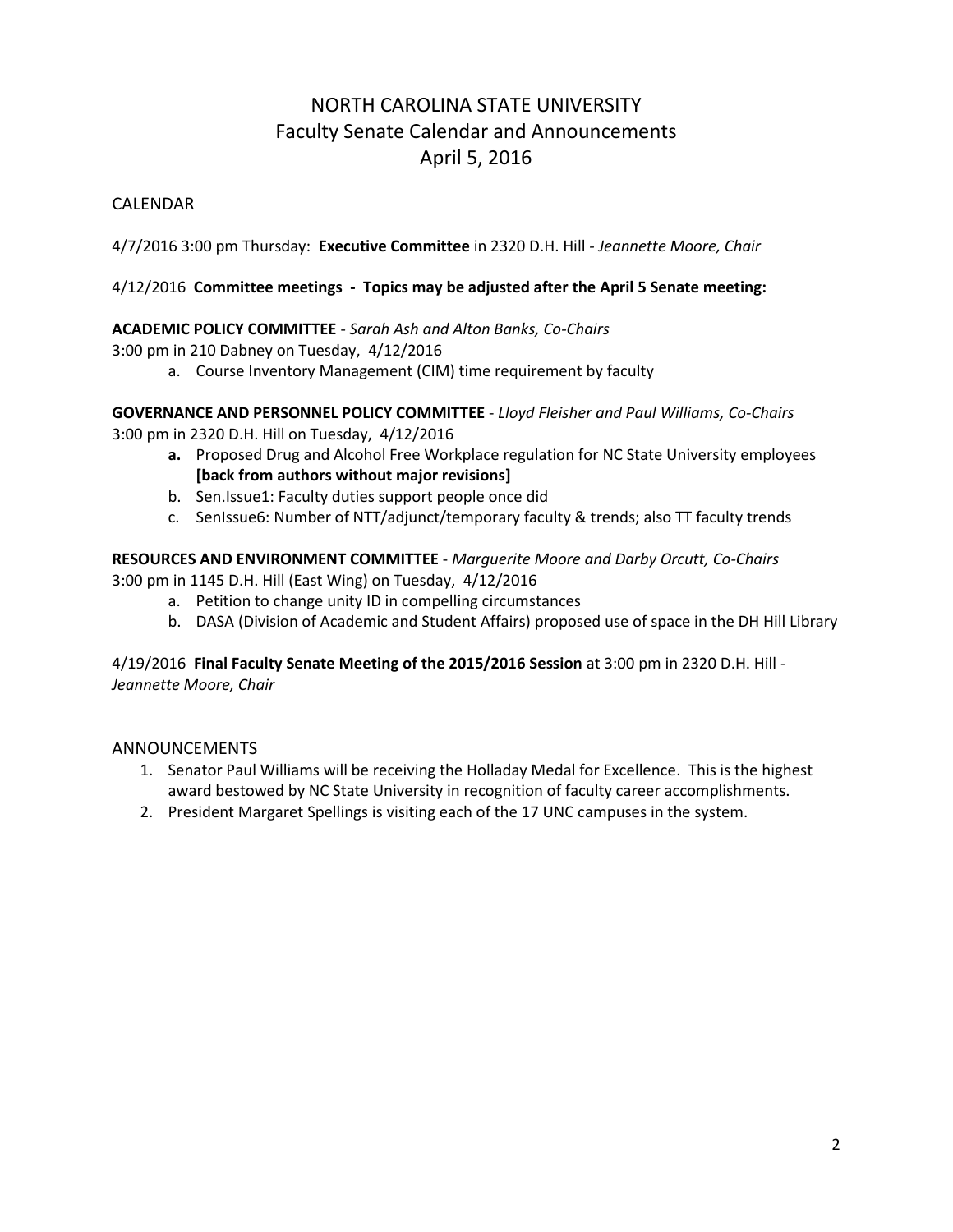#### **Appendix A - Academic Policy Committee report for Chair Moore to forward to the Provost**

Academic Policy Committee Summary of issues related to courses and curriculum approval processes March 15, 2016

During the 2015-16 academic year, the Academic Policy Committee (APC) of the Faculty Senate has been reviewing the processes by which courses and curricula get approved at the university level.

This discussion was initiated because of concerns regarding faculty curricular oversight and faculty governance. In addition, particular concern had been expressed regarding the process of approving courses for inclusion on the General Education Program (GEP) lists.

APC considered two key issues as indicated below.

### **1. Moving responsibility for curriculum management from the Provost's office/DASA to the Faculty Senate.**

After discussions with Dr. Mike Mullen, Dr. Barbara Kirby, Gina Neugebauer, the acting director of the Office of Undergraduate Courses and Curricula (OUCC), Li Marcus, the new director of OUCC, and with Charles Clift and Brittany Mastrangelo of Registration and Records, the committee concluded that faculty had neither the time nor the expertise to manage the processes and reporting procedures associated with SACS accreditation requirements. Further, as noted by Dr. Mullen, most universities have administrative structures similar to ours.

In addition, the committee noted that UCCC and CUE are chaired by faculty, which, along the faculty-dominated composition of both groups, provides sufficient faculty oversight of the process.

### **2. Merging the responsibilities of the two University standing committees with responsibilities for courses and curricula -- Undergraduate Courses and Curricula Committees (UCCC) and The Council on Undergraduate Educations (CUE) – and concerns regarding the process of course approval for the GEP lists.**

The committee met with the current chairs of UCCC and CUE, Dr. Scott Despain and Dr. Chris Ashwell respectively, regarding merging the two committees and concerns associated with the GEP approval process. The committee identified the following regarding these issues:

#### *A. Differences between the committees' responsibilities*

 Much of what CUE does is more conceptual and therefore less clear-cut than UCCC. For example, the Council has to decide on the meaning of interdisciplinarity in particular and general education more broadly. Differences in interpretation can be significant among faculty by discipline or by college, sometimes with no obvious compromise position.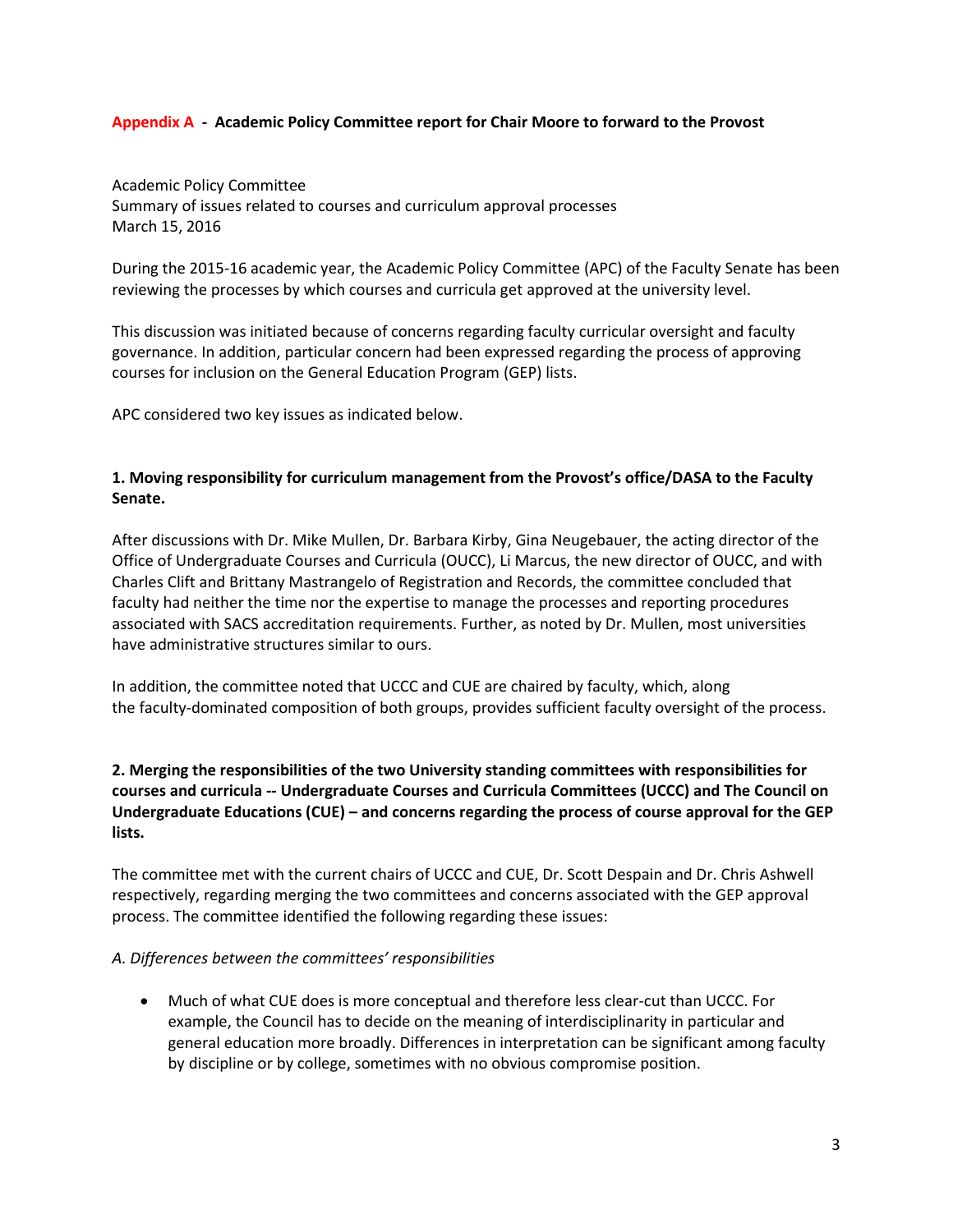These differences have practical implications. For example, how does a change in the GEP requirements affect enrollment numbers for a course, department, or college? Should these potential ramifications affect the structure of the GEP? Because of this, GEP-related decisions can have more significant consequences than decisions regarding the approval of individual courses or curricula (the charge of UCCC).

Even having decided on the GEP structure, interpretation of category objectives and outcomes can be contentious, and may vary based on the make up of the committee both year-by-year and meeting-bymeeting. There are particular concerns regarding: the use of one-credit classes to meet the US Diversity (USD) requirement; a lack of accountability on the part of the Study Abroad program to meet Global Knowledge (GK) outcomes; a set of guidelines for Interdisciplinary Perspectives (IP) perceived by some to be overly rigid; and a lack of recognition for the IP nature of disciplines such as Africana and Women and Gender Studies.

 On the other hand, the work of UCCC has become more efficient as lengthy discussions on previous course-related issues, such as the number of credit hours per contact hour and grading criteria, have all but been eliminated by CourseLeaf Curriculum Inventory Management (CIM) and the syllabus tool. For curricula, there might be discussions around the desire for free electives, however in general, there are few turf battles, and academic decisions are left to departments and colleges.

### *B. The history of CUE (how we got to where we are today)*

 When the GEP was created, the lists of qualifying courses were populated based mostly on course prefixes and assumptions regarding course content. CUE must now go back and confirm that each course meets the category objectives. This need for accountability in assessment has driven much of the conflict described above.

### *C. The membership of UCCC and CUE*

 The committee asked Despain and Ashwell to describe the ideal make up of their committees. Their responses are below:

#### *The ideal UCCC/CUE member:*

*1. has had experience prepping and approving course and curricular actions at the departmental or college level, particularly the college level;*

*2. is already a member of his/her college course/curriculum committee; (otherwise the expectation would be that the member officially attend the college meetings, either as an official voting member or in some other capacity);*

*3. has experience with other colleges and their curriculum, through teaching, research, administration or previous committee work;*

- *4. is willing to commit three to five hours each week to dedicated committee work;*
- *5. is kind, gracious, thoughtful and understands the process of building consensus.*

*In addition, all voting members would be members of the faculty.*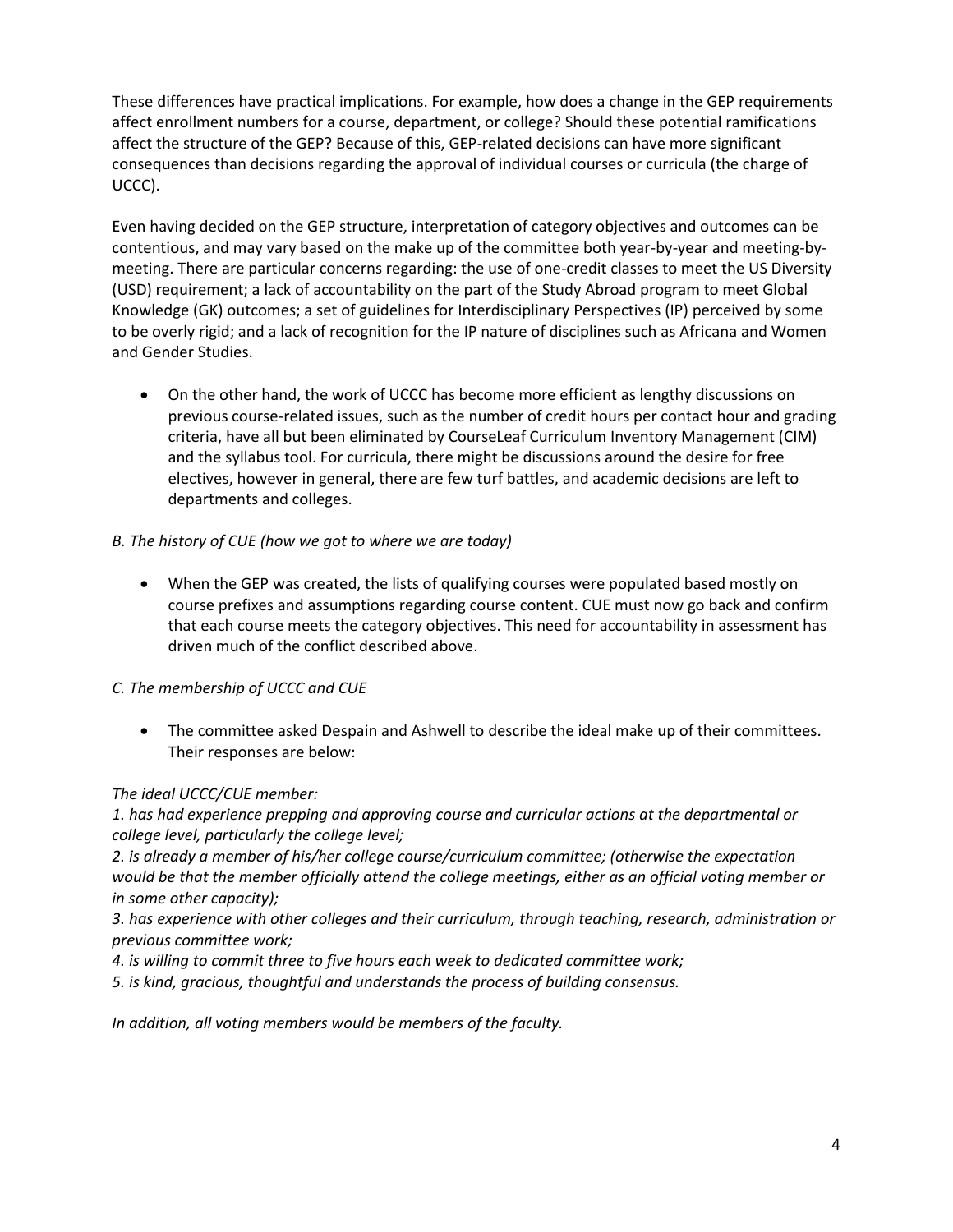#### *D. Concerns regarding combining the two committees.*

- There still are a lot of courses to be vetted by CUE it is not in "maintenance mode" where it only has to look at courses that are new or revised.
- There will have to be *more clearly defined criteria* for IP, GK, USD before the workings of CUE can become as streamlined as the process has become in UCCC.

#### **Consensus of the committee**

The committee came to the following conclusions regarding UCCC and CUE:

- Combining UCCC and CUE might be possible—but only after the backlog of courses that were grandfathered onto the GEP lists has been handled.
- There is a need to have continuity between the membership of CUE/UCCC and the undergraduate curriculum committees for the colleges. Ideally, faculty who have had some experience with curricular issues should be selected as members for CUE/UCCC.
- A short-term solution to the current challenges facing CUE could be to create consultative groups of faculty willing to review courses, in conjunction with the Office of Assessment, prior to submission to CUE.
- In the long term, the current process for identifying service-learning courses, initially originated by a subcommittee in UCCC, could be used as a model for CUE in which measurable outcomes are clearly articulated and categories of courses are reviewed by the same group of people.
- In general, however, a partial review of the GEP, at minimum, is overdue, with particular attention being paid to better articulating the outcomes and credit hours associated with the IP, GK and USD categories. Toward that end, the APC recommends that the Provost appoint a faculty-led task force, with representation from every college, to begin that review process this fall. While the committee recognizes that such an exercise may lead to a more thorough assessment of the General Education Program, we suggest that the scope initially be focused on the IP, GK, and USD issues identified above.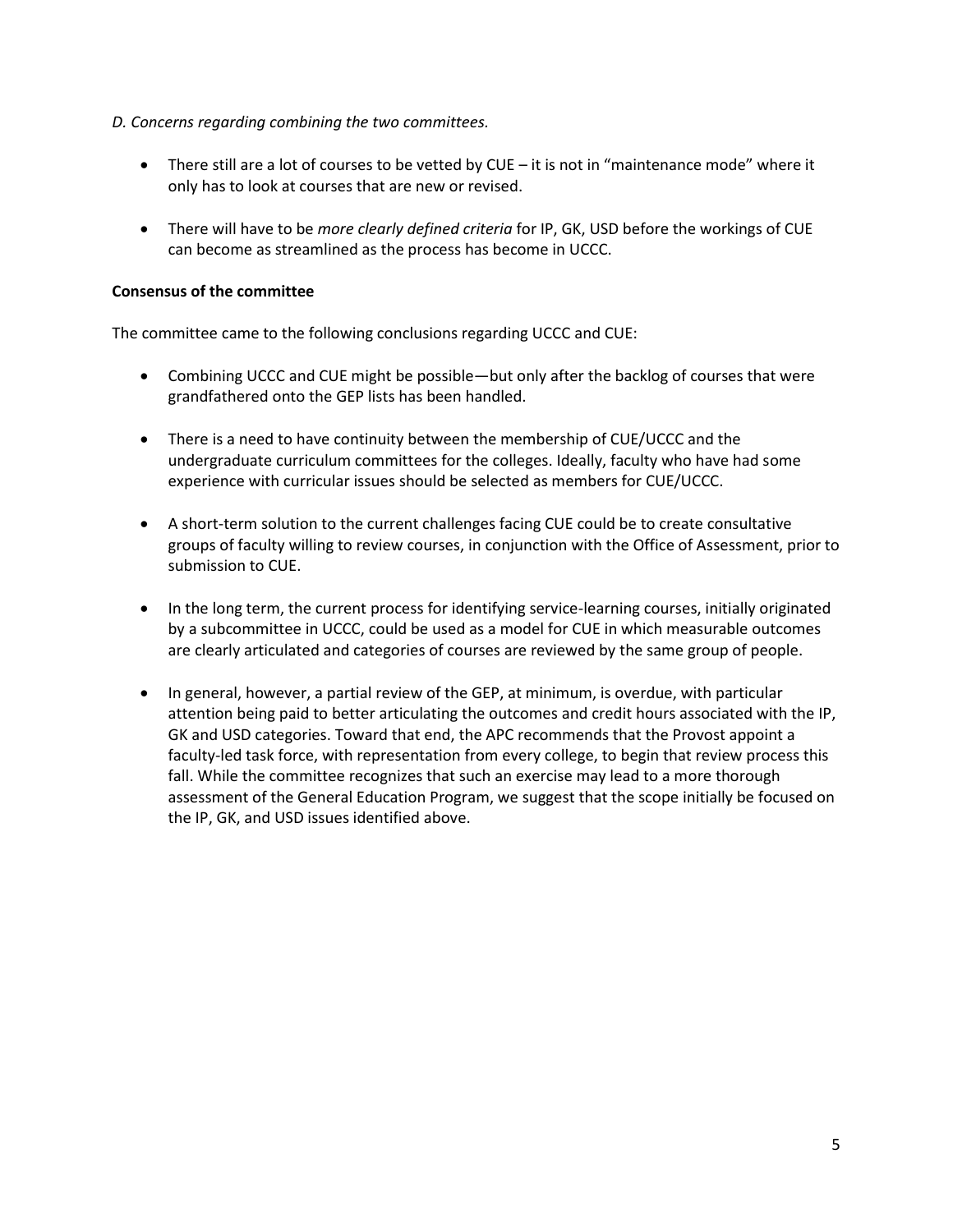#### **Appendix B - Proposed New Drug and Alcohol Free Workplace regulation**

**Note:** *The original version can be found as Appendix D in the September 22, 2015 agenda at:* https://www.ncsu.edu/faculty\_senate/agenda/2015-2016.php

### **PROPOSED NEW REGULATION:** REG#: Drug and Alcohol Free Workplace

**Rationale:** To affirm NC State's commitment to a drug and alcohol free workplace and to comply with the Drug Free Workplace Act, the Drug-Free Schools and Communities Act, as well as other federal law. To notify employees of the consequences of using/being under the influence of illegal drugs or alcohol while on the job and the misuse/abuse of prescription medication while on the job. To define the scope of drug and alcohol testing (reasonable suspicion and post-accident) for employees.

| <b>Review Process:</b> |                                                                                                                                                                                          |
|------------------------|------------------------------------------------------------------------------------------------------------------------------------------------------------------------------------------|
|                        | Associate Vice Chancellor for EHPS/Associate Vice Chancellor for Human Resources<br>authorize transmittal of draft PRR for review with Vice Chancellor for Finance and<br>Administration |
|                        | General Counsel preliminary review                                                                                                                                                       |
|                        | Vice Chancellor for Finance and Administration review                                                                                                                                    |
|                        | Faculty/Staff Senate and Dean's Council review                                                                                                                                           |
|                        | General Counsel final review                                                                                                                                                             |
|                        | EOM approval                                                                                                                                                                             |
|                        | University Council (review/notification), if applicable                                                                                                                                  |
|                        | Board of Trustees (review/notification), if applicable                                                                                                                                   |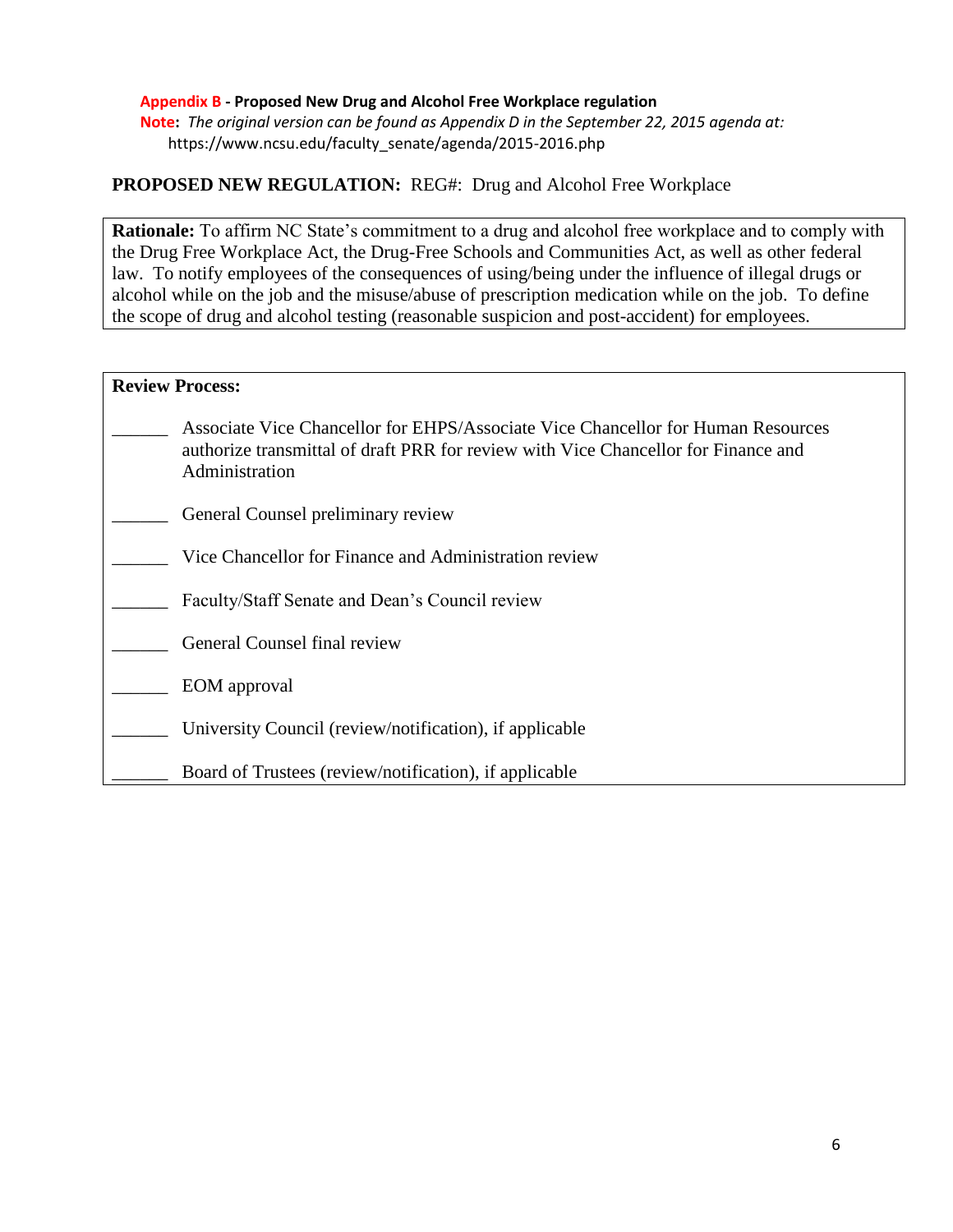## Drug and Alcohol Free Workplace

### **REG # [inserted by PRR website mgr.]**

**Authority:** Vice Chancellor for Finance and Administration

**History:** First issued: [date], 2016

**Related Policies: [UNC Policy Manual 1300.1 –](http://www.northcarolina.edu/policy/index.php) Illegal Drugs [NC State POL 04.20.02 – Alcohol Policy](http://policies.ncsu.edu/policy/pol-04-20-02) [NC State POL 04.20.05 – Illegal Drugs](http://policies.ncsu.edu/policy/pol-04-20-05) [NC State REG 04.20.01 – Alcohol Regulation](http://policies.ncsu.edu/regulation/reg-04-20-01) NC State REG 01.25.01 – [University Record Retention and Disposition Regulation](http://policies.ncsu.edu/regulation/reg-01-25-12) NC State RUL 05.56.01 – General and Commercial Driver's License Holders (CDL)**

**Additional References: [N.C. Gen Stat. § 90-86 et. seq. \(North Carolina Controlled Substances Act\)](http://www.ncga.state.nc.us/EnactedLegislation/Statutes/HTML/ByArticle/Chapter_90/Article_5.html) [Drug-Free Workplace Act of 1988](http://www.dol.gov/elaws/asp/drugfree/screen4.htm) [Chancellor's Memo](http://ncsu.edu/3d-memos/pdf/3dmemo-163.189-drug.free.schools.and.workplace.act.memo.2014.pdf)**

**Additional Resources: [Faculty and Staff Assistance Program \(FASAP\)](http://www.ncsu.edu/human_resources/er/fasap.php) Post-Accident Testing Procedures Reasonable Suspicion Testing Procedures Reasonable Suspicion Testing Checklist Drug Testing Consent Form**

**Contact for Info:** Associate Vice Chancellor for **[Human Resources](http://www2.acs.ncsu.edu/hr/)** (919) 515-3443 Associate Vice Chancellor for **[Environmental Health and Public Safety](http://www.ncsu.edu/ehps/)** (919) 515-4238

### **1.0 Introduction**

North Carolina State University (NC State or University) is committed to providing students, faculty, staff and visitors with a safe campus and workplace. NC State recognizes the health risks associated with illegal drug use, alcohol abuse and prescription drug misuse and supports employees who seek treatment for these conditions. At the same time, NC State acknowledges that substance abuse by employees can adversely affect the work environment and undermine NC State's ability to fulfill its mission of scholarship, research, teaching, service and extension.

Therefore, to promote a safe learning and working environment, to comply with applicable state and federal law (including the Drug-Free Workplace Act of 1988) and to formalize current practices, NC State supports and maintains a drug and alcohol free workplace. This regulation is designed to further these goals and obligations by describing prohibited conduct and the consequences of engaging in such conduct. This regulation also describes when employees may be subjected to drug and alcohol testing.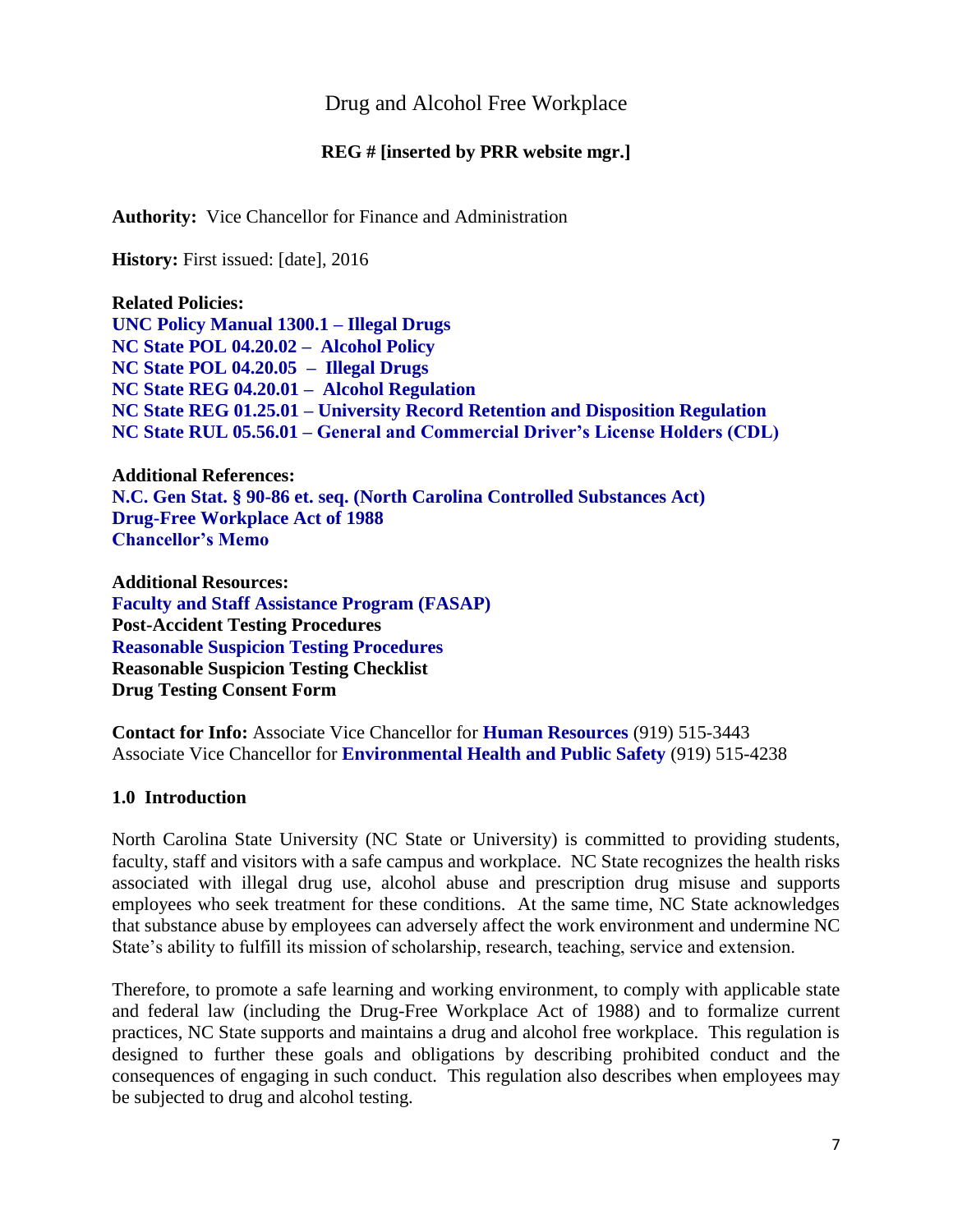## **2.0 Scope**

This regulation applies to all NC State employees in pay status regardless of job classification or type.

Exemptions – Section ## of this regulation shall not apply to the following:

- University Police officers who are subject to drug and alcohol testing by the North Carolina Criminal Justice Education and Training Standards Commission.
- Other than as noted in 10.5, individuals who are required to hold a Commercial Driver's License (CDL) due to their job responsibilities are exempt from this policy since those positions are subject to pre-employment, random, reasonable suspicion, and post-accident testing under the Department of Transportation Federal Motor Carrier Safety Act (RUL 05.56.01).

## **3.0 Prohibited Conduct**

## 3.1 Illegal Drugs

3.1.1 Employees may not possess, sell, deliver or manufacture controlled substances or designer drugs on University property or in the workplace, except as may be authorized by law (or by University policy).

3.1.2 Employees may not report to work under the influence of illegal drugs or use illegal drugs while on the job or in the workplace.

## 3.2 Alcohol

3.2.1 NC State has established policies regarding the serving, possession or consumption of alcohol on University property and at University sponsored events. An employee is permitted to consume alcohol at activities or events where the University has authorized such use pursuant to **[NC State POL 04.20.02 \(Alcohol Policy\)](http://www.ncsu.edu/policies/campus_environ/health_safety_welfare/POL04.20.2.php)** and **[NC State REG 04.20.01 \(Alcohol Regulation\)](http://www.ncsu.edu/policies/campus_environ/health_safety_welfare/REG04.20.1.php)**.

3.2.2 Employees may not possess, sell, deliver or manufacture alcohol on University property or in the workplace, except as may be authorized by law (or by University policy).

3.2.3 Employees may not use alcohol in the workplace or while work is being performed, except as may be authorized by law (or by University policy). Employees may not report to work under the influence of alcohol.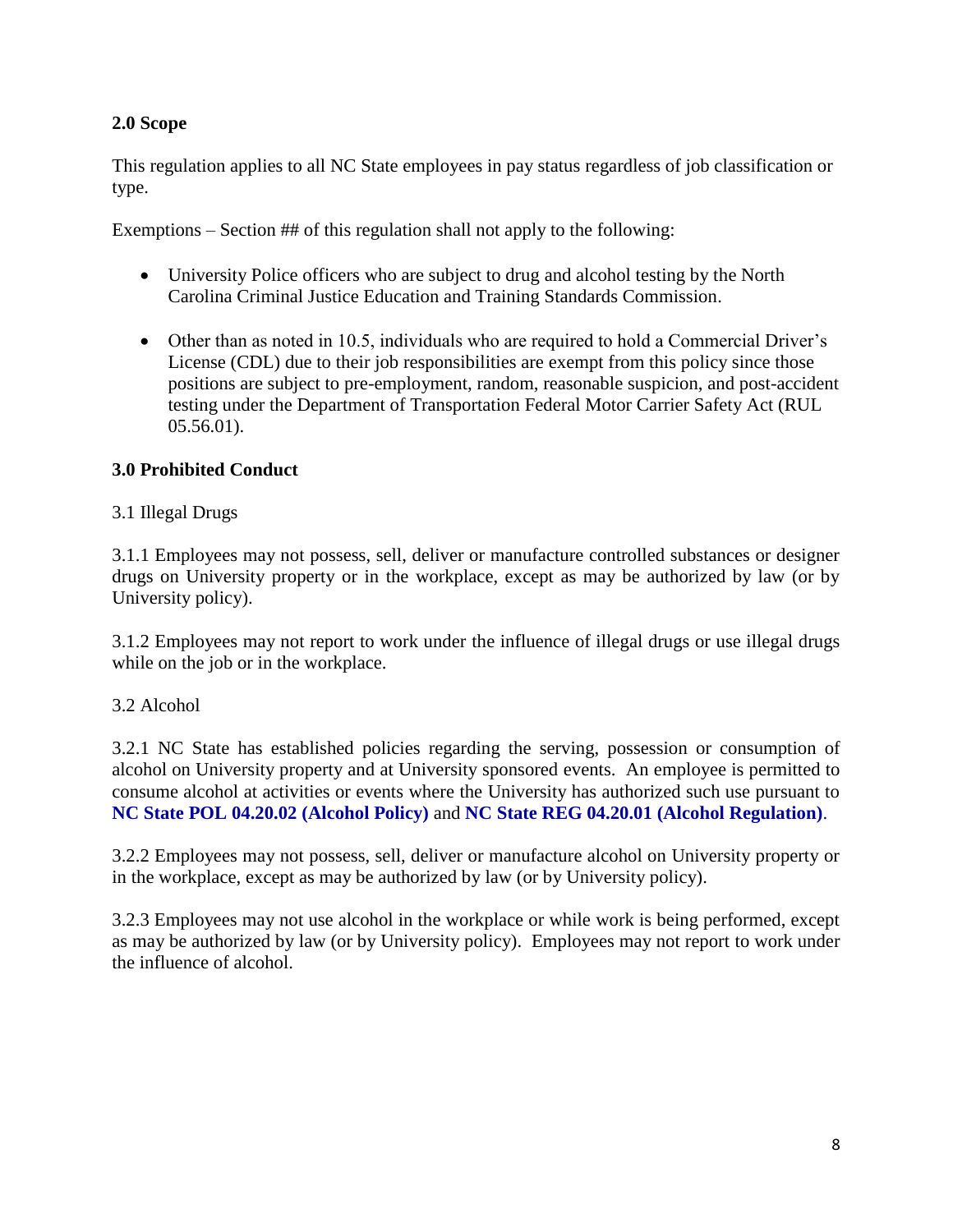### 3.3 Prescription Drugs/Over-the-Counter Drugs

Employees may not report to work under the influence of prescription/over-the-counter drugs or use prescription/over-the-counter drugs while on the job where such use impairs an employee's ability to satisfactorily perform the functions of his or her job or could pose a safety risk.

## **4.0 Definitions**

4.1 *Alcohol*: A chemical substance which is the intoxicating agent in beverage alcohol, ethyl alcohol, ethanol or other low molecular weight alcohols including methyl or isopropyl alcohol.

4.2 *Conviction*: A finding of guilt (including a guilty plea or plea of nolo contendere) or imposition of sentence, or both, by any judicial body charged with the responsibility to determine violations of federal or state criminal statutes.

4.3 *Controlled Substance*: A chemical substance, or immediate precursor as listed in Schedules I through VI of Article 5 of the North Carolina General Statutes, or any controlled substance (or metabolite thereof) whose possession or use is prohibited under federal law including, but not limited to, amphetamines, methamphetamines, methlenedioxymethamphetamine (MDMA), cocaine, cannabinoids (i.e. marijuana), phencyclidine (PCP), opiates (i.e. heroin), barbiturates, benzodiazepines, etc.

4.4 *Designer (Synthetic) Drug*: A chemical substance that is made by altering the molecular structure of a legal and/or illegal drug to create a drug that is not explicitly banned by law.

4.5 *Employee*: Any person employed or employed by NC State regardless of the appointment type.

4.6 *Illegal Drug*: A controlled substance whose possession or use is prohibited by state or federal law. The term "illegal drug" does not include the use of a controlled substance pursuant to a valid prescription (or other uses allowed by law).

4.7 *Positive Alcohol Test*: Alcohol test result with a blood alcohol concentration (BAC) of 0.02 or above. A BAC 0.02 – 0.039 or above will result in removal from duty and evaluation for return to duty by management. In addition, a test will be treated as a "positive alcohol test" if an employee intentionally tampers with the testing process, violates identification procedures, or falsifies test information. A refusal to be tested shall also be regarded as a positive test.

4.8 *Positive Drug Test*: Laboratory test result with a finding of a controlled substance in the urine of an employee at thresholds meeting or exceeding the limits established by the Substance Abuse and Mental Health Services Administration (SAMHSA), or for drugs not subject to SAMHSA guidelines, at levels identified as exceeding a level for proper use, and that was not caused by alternative medical explanation or scientifically insufficient data. A refusal to be tested shall be regarded as a positive test. In addition, a test will be treated as a "positive drug test" if an employee intentionally tampers with a sample provided for the drug testing, violates identification procedures, or falsifies test information.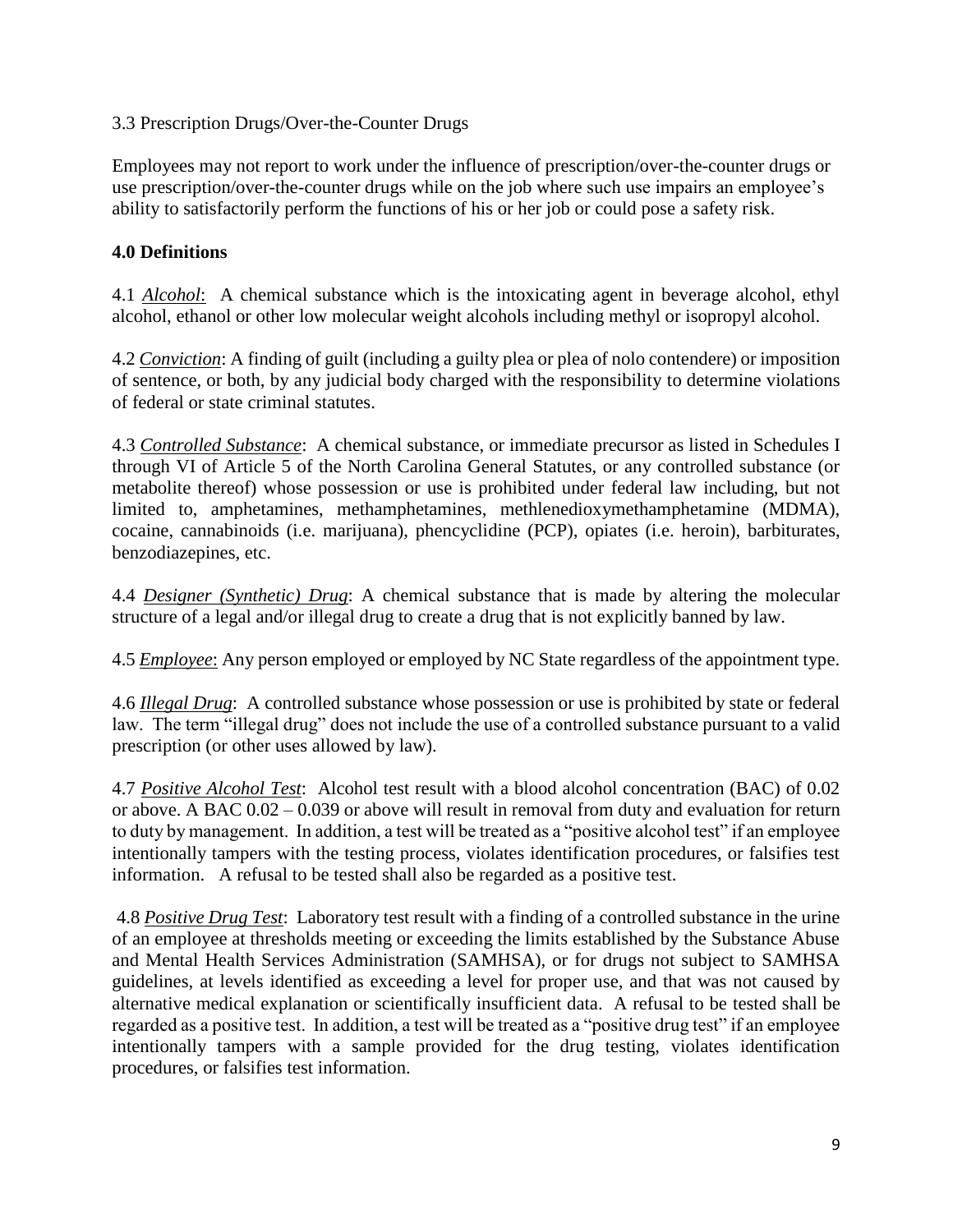4.9 *Reasonable Suspicion*: A belief based upon reliable, objective and articulable facts derived from direct observation of specific physical, behavioral, odorous presence, or performance indicators that would lead a reasonable person to believe that an employee may be under the influence of a prohibited substance.

4.10 *Refusal to be Tested*: The following are considered a refusal to be tested:

- Failure to submit to testing;
- Leaving the testing facility before testing is completed;
- Failure to provide a specimen or providing an insufficient specimen without a valid medical reason;
- Providing a substituted specimen, adulterated specimens, intentionally diluted specimens (positive diluted specimens are treated as positive test results.- negative diluted specimens will undergo recollection); and
- Failure to cooperate during the testing process in a way that prevents completion of the test.

4.11 *Safety-sensitive or Security-sensitive position:* A position determined to contain duties of such a nature that implicate safety or security concerns and where the risks to health, safety or national security (including injury to people or property) is increased when an employee in such position is under the influence of drugs or alcohol. The following are positions that may be considered safety-sensitive or security-sensitive:

- Positions that have been granted access by the federal government to classified information or that involve national security;
- Positions with duties that are required (or are authorized) to perform the safety inspection of equipment or a structure, facility, or workplace;
- Positions with duties that allow access to, or dispensing of, controlled substances (drugs);
- Positions with duties that are required (or are authorized) to inspect, handle, or transport hazardous waste as defined in 40 C.F.R. § 261.3 et seq. or radioactive producing or radioactive material as defined in 10 C.F.R. § 20.1003;
- Positions with duties that are required (or are authorized) to exercise any responsibility over power plant equipment;
- Positions with duties that require the operation or maintenance of any heavy equipment or machinery;
- Positions with duties under a federally sponsored research project of an agency which requires being subject to drug and alcohol testing;
- Positions with duties involving supervision of minors as part of a camp or program sponsored by the university; and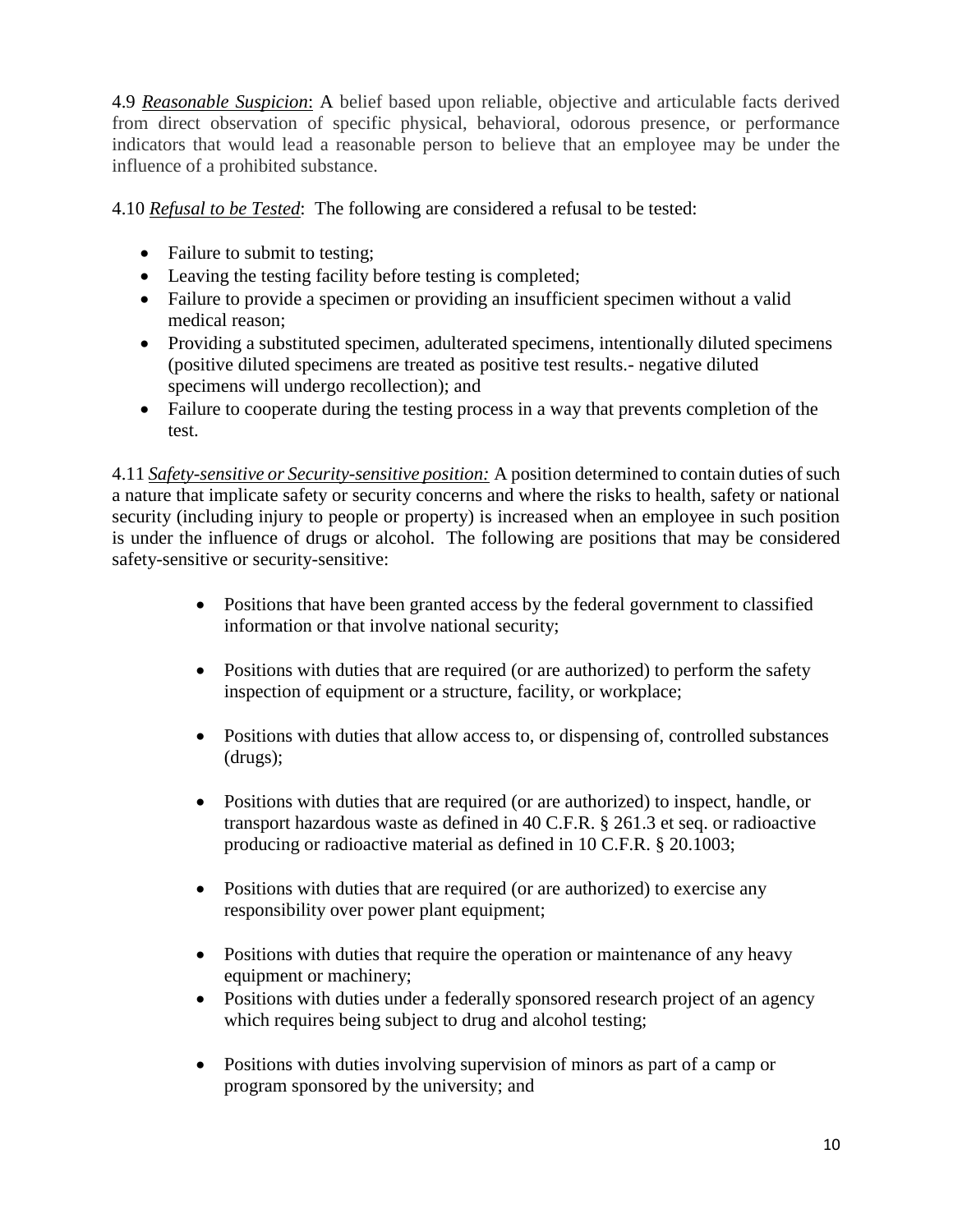• Positions with duties that are required or are authorized to exercise any responsibility over laboratory or hospital operations involving the use of chemical, biological or physical agents.

4.12 *Under the Influence:* The presence of a chemical substance in a person (i.e. having alcohol or drugs in one's body). See. 3.1, 3.2, and 3.3.

4.13 *University Property*: Any vehicle, building, facility, or land owned, leased or used by NC State.

4.14 *Workplace:* Any University property or other space used by an employee in performing his/her work responsibilities including a remote work location or an employee's home where an employee is working pursuant to a telecommuting agreement.

## **5.0 Employee Responsibilities**

5.1 Employees are expected to proactively address substance abuse issues (i.e. seek counseling, request assistance) before problems negatively affect their work performance or work environment. The employee is encouraged to utilize the resources provided by the university.

5.2 Employees are responsible for knowing about and complying with the provisions in state (North Carolina) and federal law that make it a crime to possess, sell, deliver or manufacture controlled substances. Employees must also refrain from prohibited behavior as listed in 6.0.

5.3 Consistent with **NC REG 05.55.08 – [Background Checks](http://policies.ncsu.edu/regulation/reg-05-55-08)**, employees are required to report any conviction of a criminal offense (other than a minor traffic violation) to their immediate supervisor within five (5) calendar days of the conviction.

5.4 Each employee is responsible for ensuring that he/she has (from a qualified medical provider) a thorough understanding of the effects and potential side effects of any prescriptions, over-the counter drug or other substance that might impair the employee's ability to satisfactorily perform his or her job duties. If an employee is impaired, he/she should not report to work.

5.5 Employees must comply with university requirements as outlined for reasonable suspicion and post-accident testing.

5.6 Any employee operating a motor vehicle on the job who is involved in an accident is responsible for notifying their supervisor within one (1) hour or as soon as possible if physically unable to do so. If the supervisor is not available, a higher level manager must be contacted.

5.7 University employees who suspect that a fellow employee may be in violation of this regulation must immediately report their observations to their supervisor or Human Resources – Employee Relations.

### **6.0 University Responsibilities**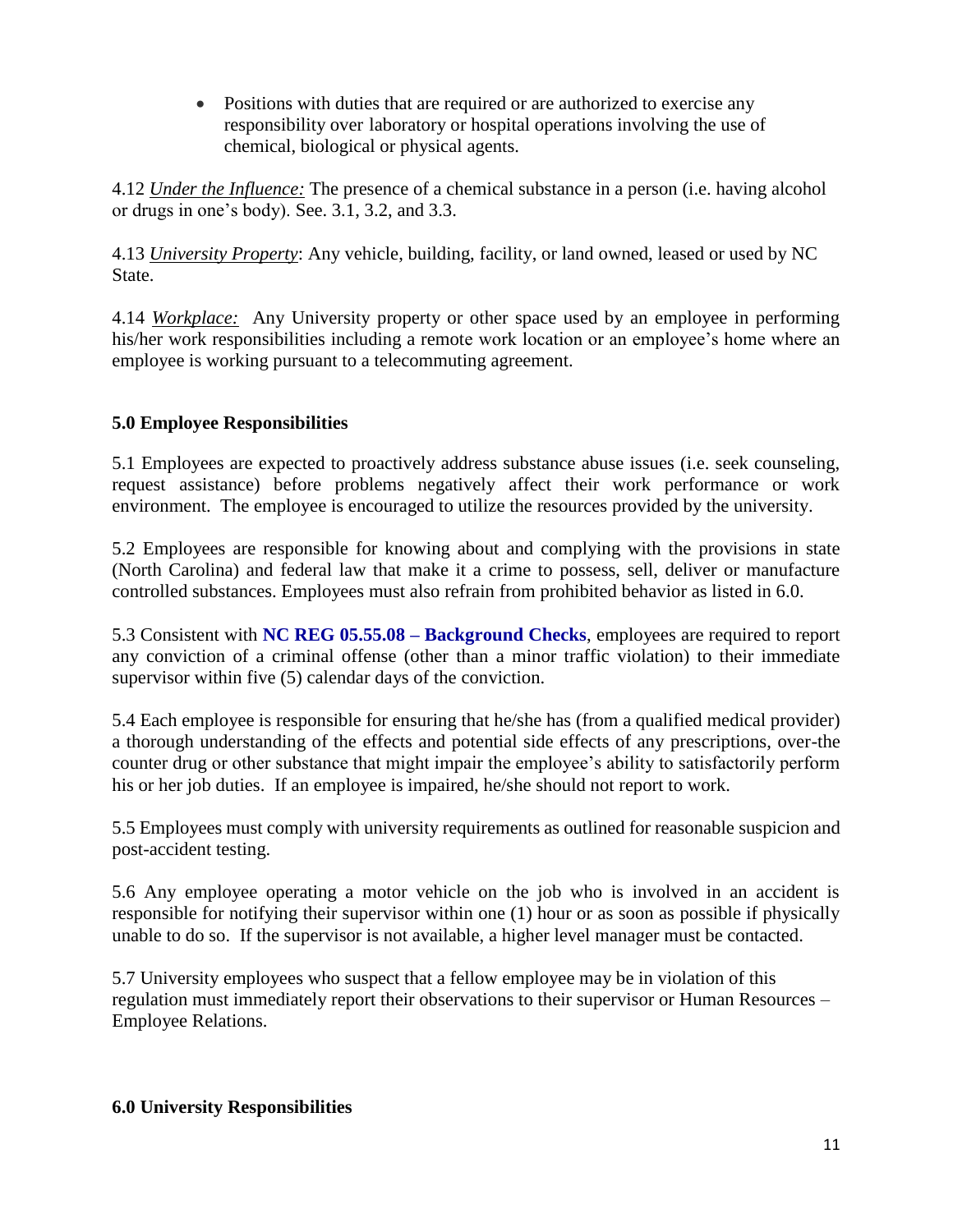6.1 The University, through the Office of Finance and Administration, will inform all employees of the Drug and Alcohol Free Workplace regulation upon initial employment with NC State. The Chancellor or designee will provide annual notification of NC State's obligations under the Drug Free Workplace Act.

6.2 The Human Resources Division, will make training available for supervisors and managers on a Drug and Alcohol Free workplace.

6.3 (Human Resources and Environmental Health & Public Safety will make available informational resources on substance abuse for employees.

6.4 For Faculty, EHRA Non-Faculty, SHRA, and Post-Doc employees, the University will provide a Faculty and Staff Assistance Program (FASAP) as a confidential service that offers professional assessment, counseling and referral services for employees and their family for the treatment of drug or alcohol problems. Employees may be eligible to take leave pursuant to the Family and Medical Leave Act (FMLA) or other applicable leave provisions while undergoing treatment for drug or alcohol abuse. The University will keep an employee's efforts to obtain medical assistance confidential, to the extent permitted by law.

6.5 The University, through its campus departments, will identify safety-sensitive and security sensitive positions as outlined in section 4.11. The decision to designate a position as safety=sensitive or security-sensitive will be made at the dean/director level, with review and approval by the Associate Vice Chancellor for Environmental Health & Public Safety and the Associate Vice Chancellor for Human Resources.

6.6 When applicable, the University will notify the appropriate federal contracting agency of an employee's illegal drug conviction for a violation occurring in the workplace. The notification will be provided within ten (10) days after receiving notice of the conviction.

## **7.0 Violations**

7.1 Engaging in prohibited conduct as listed in section 3 of this regulation.

7.2 A confirmed Positive Alcohol Test or Positive Drug Test (including a refusal to test).

7.3 A refusal to complete a drug or alcohol (substance abuse) treatment program, when such program has been required as a condition of continued employment by NC State.

7.4 A refusal to submit to follow-up drug or alcohol testing, when such testing has been required as a condition of continued employment by NC State.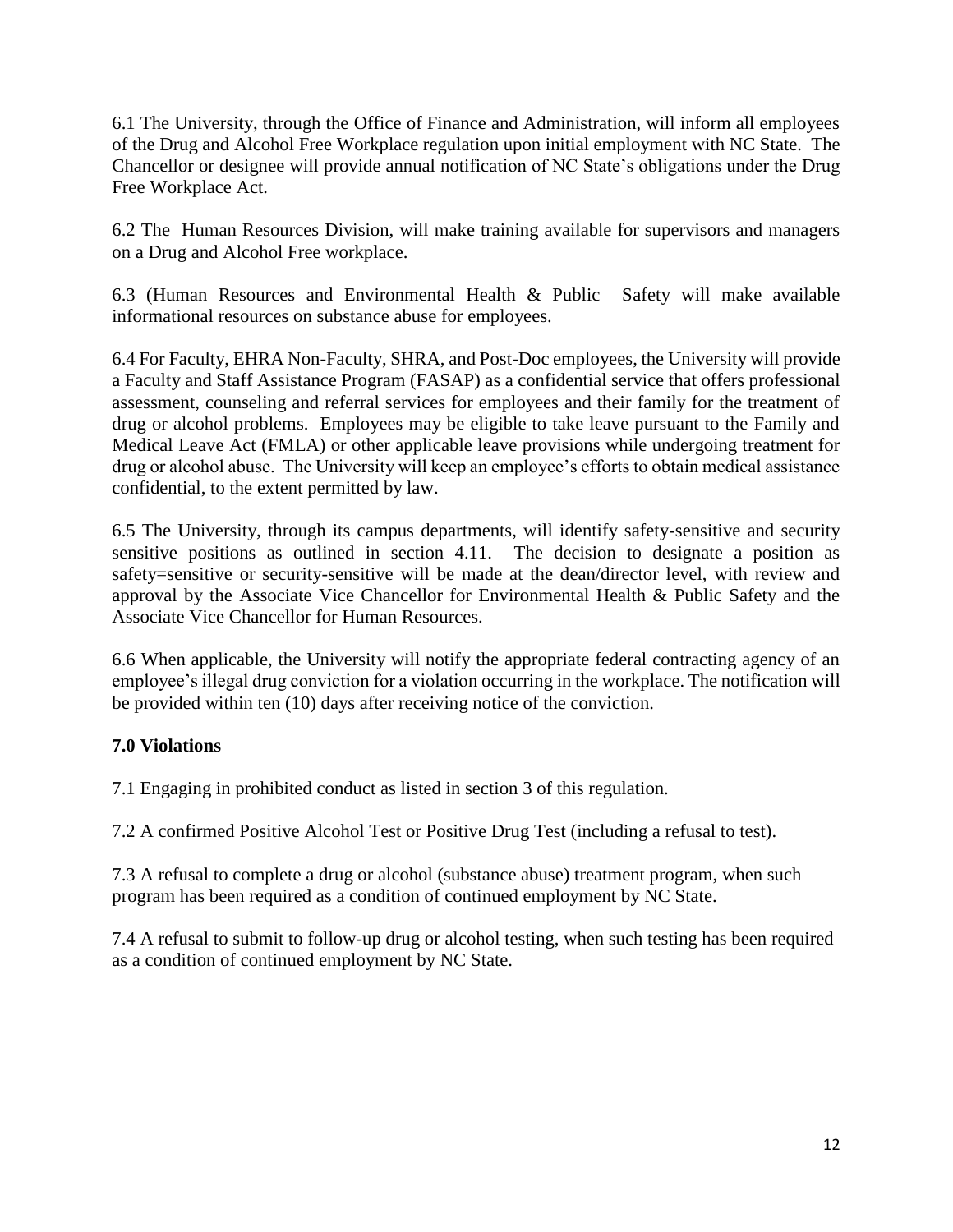## **8.0 Disciplinary Action/Corrective Measures**

8.1 Employees found to have violated this regulation may be subject to disciplinary action, up to and including dismissal or discharge for cause. Disciplinary action shall be decided on a case-bycase basis. Factors that may be considered in determining the level of disciplinary action include, but are not limited to, an employee's past performance record, the seriousness of the violation, whether the violation affected other members of the University community, whether the employee engaged in threatening or violent behavior, and any other mitigating or aggravating factors.

8.2 In addition to (or in lieu of) disciplinary action, the University may take other corrective measures to address violations of this regulation. Such corrective measures may include, but are not limited to, mandatory referral to FASAP, requiring an employee to successfully complete a substance abuse treatment program, or requiring an employee to submit to follow-up testing as a condition of continued employment.

8.3 Employees may be placed on investigatory (SHRA) or administrative leave (EHRA) with pay to allow the university time to investigate allegations of violations and to consider disciplinary action and/or corrective measures.

8.4 Employees who use illegal drugs or alcohol, or who inappropriately use prescription/over-thecounter drugs, will be held to the same standards of job performance and conduct as that of other employees, even if unsatisfactory job performance or unacceptable conduct is related to the use of illegal drugs or alcohol, or inappropriate use of prescription/over-the-counter drugs.

## **9.0 Drug and Alcohol Testing**

## **9.1 Reasonable Suspicion Testing (Safety/Security-Sensitive Employees)**

All employees in safety-sensitive or security-sensitive positions are subject to testing for illegal drugs and alcohol based on reasonable suspicion.

9.1.1 Drug and alcohol testing of employees may be conducted if there is reasonable suspicion to believe the employee has used drugs or alcohol--or is under the influence of illegal drugs or alcohol--while at work.

9.1.2 When a supervisor is notified or suspects that an employee may be in violation of this regulation, the supervisor shall immediately contact Employee Relations, which will assist the supervisor in following NC State's Reasonable Suspicion Testing Procedures and in utilizing the Reasonable Suspicion Testing Checklist for documenting and determining evidence of impairment that establishes reasonable suspicion. Whenever feasible, the Director of Employee Relations (or designated Employee Relations representative) will provide such assistance at the work site.

9.1.3 The Reasonable Suspicion Testing Checklist will be completed by the supervisor and a witness (either next level manager or other employee of higher rank than the employee). After recording initial observations on the checklist, the supervisor (and witness) will escort the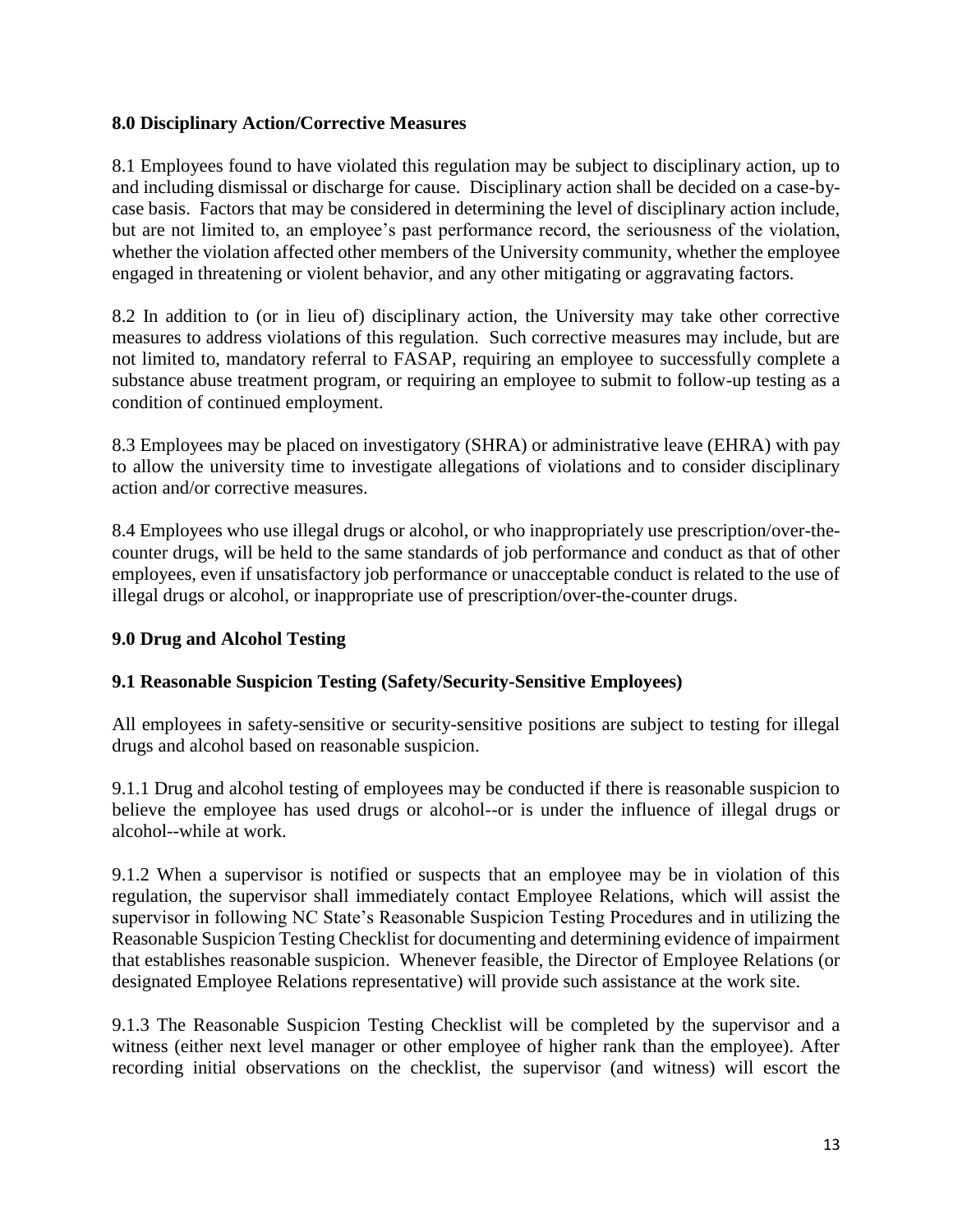employee to a private area where the employee will be evaluated further. The employee will be provided with an opportunity to respond to the observations.

9.1.4 If the supervisor and witness determine that the employee may be in violation of the regulation, the supervisor will inform the employee of that belief, ask the employee to submit to a reasonable suspicion drug and alcohol test, and sign and complete the Reasonable Suspicion Testing Consent Form. The supervisor will notify the Director of Employee Relations (or designee) of the reasonable suspicion and the intent to move forward with a drug and alcohol test. Once the Director of Employee Relations (or designee) has reviewed the documentation and endorsed the test, the employee will be transported to an approved testing facility.

## **9.2 Post-Accident Testing (All Employees)**

All employees are subject to drug and alcohol testing following any on-the-job accident involving the employee where:

- A life was lost or significant injury to the employee, other people or equipment occurred;
- As a result of the accident, an employee driving a motor vehicle was cited for a moving traffic violation and any individual involved in the accident was transported for medical treatment; or
- As a result of the accident, an employee driving a motor vehicle was cited for a moving traffic violation and any vehicle involved in the accident incurred damage.

9.2.1 As soon as possible after an accident, the employee will be transported at the university's expense to an approved testing facility. If the employee has been injured and is transported to a medical center for treatment, a test will be conducted at that facility.

9.2.2 Post-accident alcohol testing should be done within eight (8) hours of the accident. If a test cannot be completed within eight (8) hours of the accident, it will not be conducted.

9.2.3 Post-accident drug testing must be done within thirty-two (32) hours of the accident. If a test cannot be completed within thirty-two (32) hours, it will not be conducted.

9.2.4 Employees must submit to post-accident testing and must comply with the timelines for postaccident testing. If unable to meet specified timelines due to circumstances beyond the employee's control, such circumstances must be documented and submitted to Employee Relations. If an employee is capable of reporting the accident but does not do so (or fails to do so in a timely manner), he or she is subject to disciplinary action up to and including dismissal/discharge for cause.

## **11.0 Test Results**

## 11.1 Notification

The employee's supervisor shall notify the employee within twenty-four (24) hours after receiving the drug and/or alcohol test results. An employee has the right to request and receive a copy of his/her test results.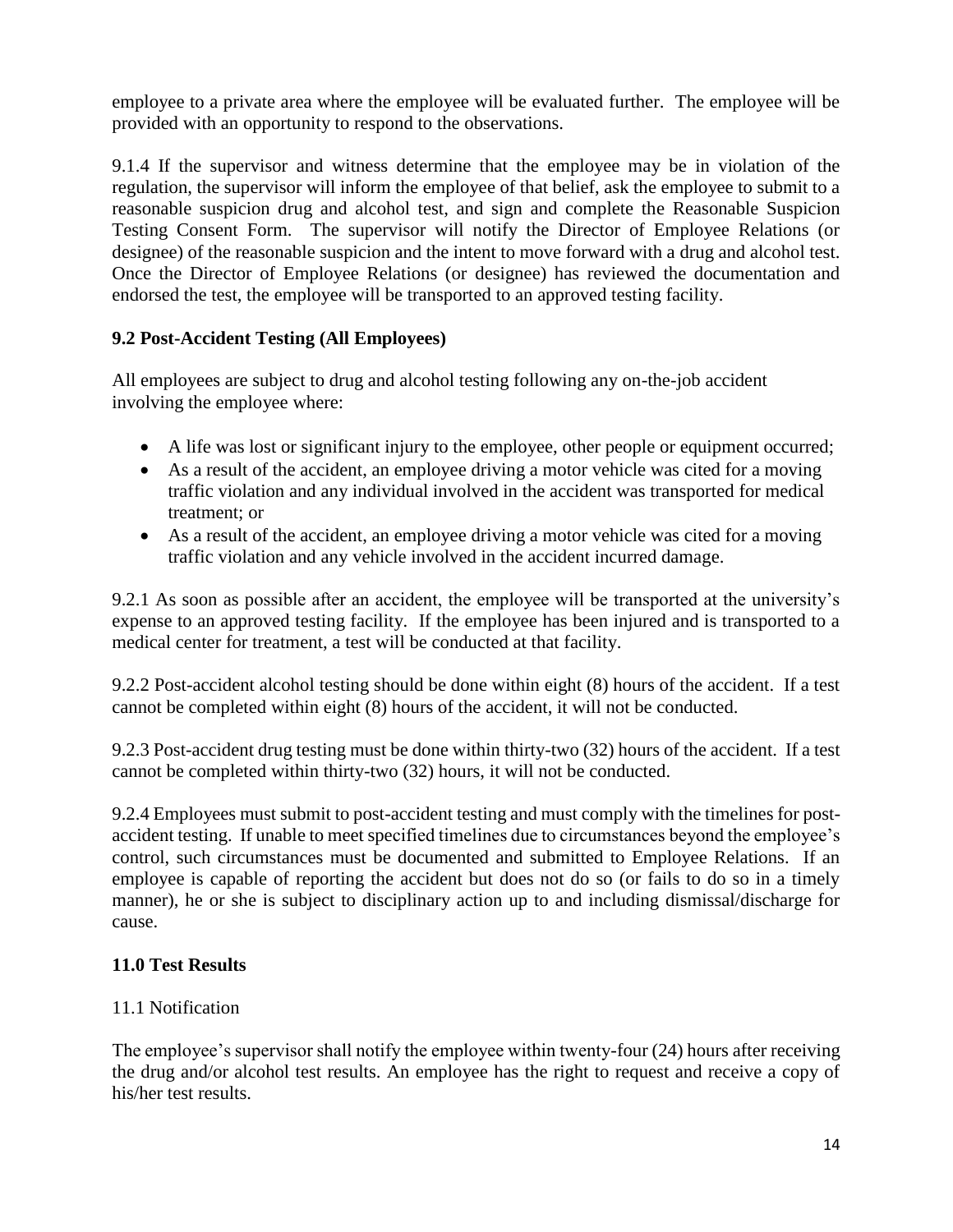### 11.2 Negative Test Result

If the result of a drug or alcohol test is negative, the employee may return to work immediately and any documentation relating to the test shall be maintained pursuant to the University's records retention schedule.

### 11.3 Positive Alcohol Test Results

If the result of an employee's alcohol test shows a Blood Alcohol Concentration (BAC) of 0.04 or higher, the employee must be immediately removed from performing his/her duties. The employee is subject to disciplinary action up to and including dismissal/discharge for cause. If retained, the employee will be subject to completing the Return-to-Duty procedures as defined by the university.

If the result of an employee's alcohol test shows a BAC between 0.02-0.039, the employee will be removed from performing his/her duties for at least 24 hours and then will be evaluated by their supervisor before returning to duty. The employee remains subject to disciplinary action, up to and including dismissal/discharge for cause.

### 11.4 Positive Drug Test Results

If the result of an employee's drug test results in a Positive Drug Test, the employee must be immediately removed from performing his/her duties. The employee is subject to disciplinary action, up to and including dismissal/discharge for cause. The employee has the right to request a re-test using the split sample for confirmation of the positive result. The employee shall bear the cost of the re-test.

In the event of a Positive Drug Test, a Medical Review Officer (MRO), a licensed medical doctor who has special training in the area of substance abuse, will review the results to ensure compliance with chain-of-custody procedures and will contact the employee to eliminate medical or other reasons for the Positive Drug Test. When the MRO has confirmed the Positive Drug Test, the MRO will report the result to the employer.

### 11.5 Dilute Test Results

Verified positive diluted specimens are treated as positive test results. The University will require employees with negative dilute specimens to undergo immediate unobserved recollection.

## **12.0 Return to Duty**

If an employee who has had a Positive Alcohol Test or Positive Drug Test is allowed to remain employed (not dismissed or discharged for cause), the employee must be cleared to return to duty. To be cleared for return to duty, the employee must: